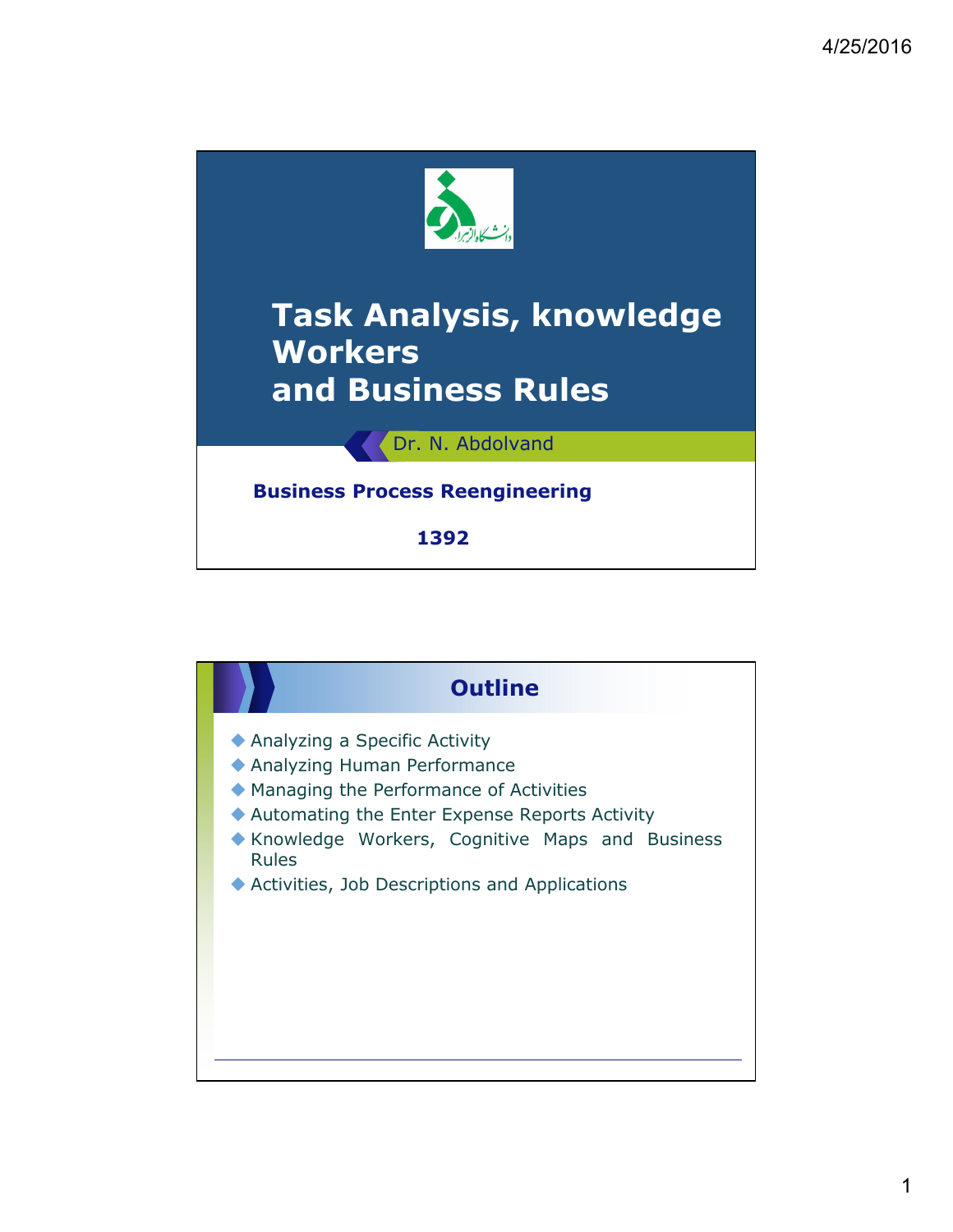

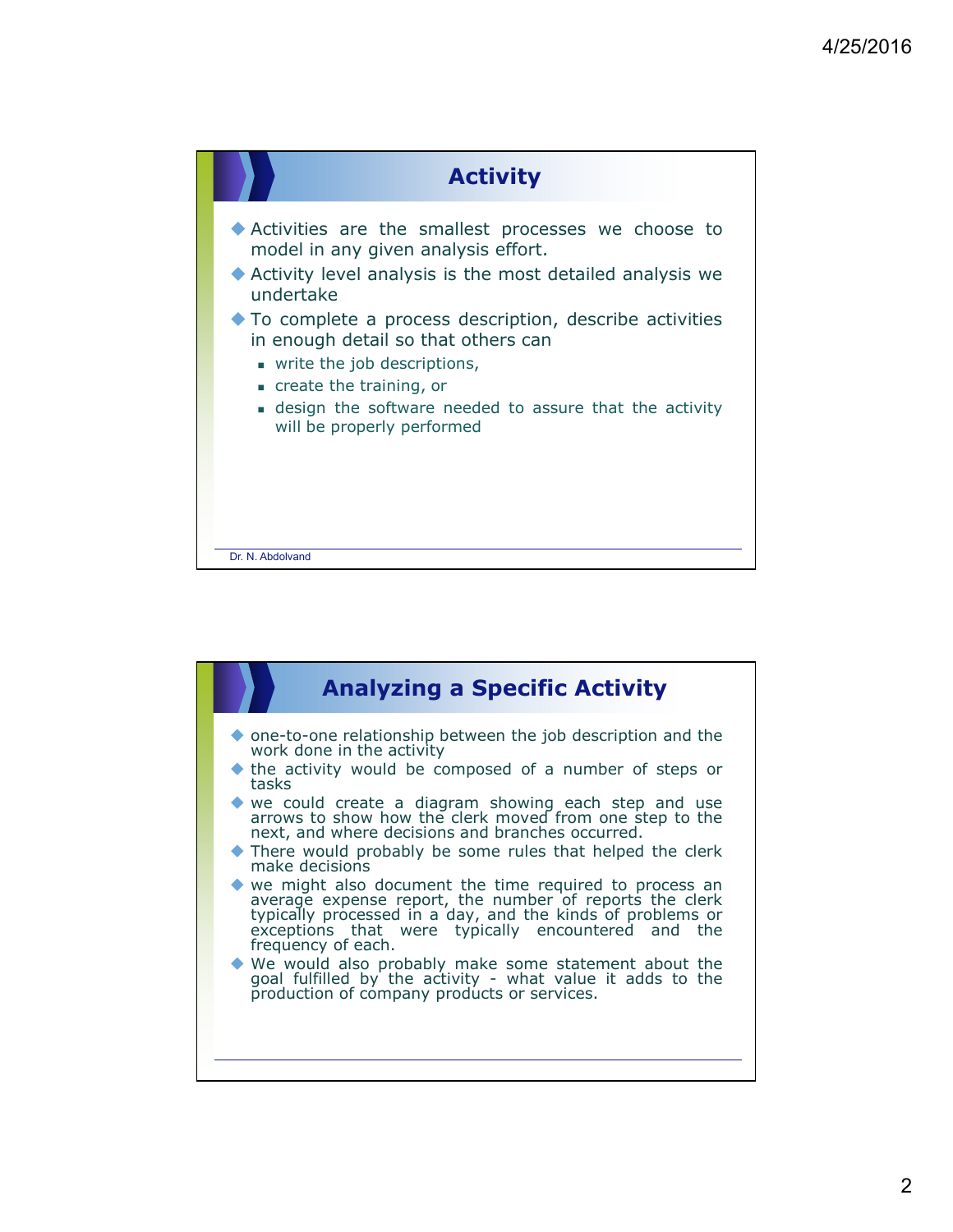

|  |                                          | <b>Drganizing Information About an Activity</b>                                   |      |                                                                                                                                                                                                                                                                                                                                                                                  |              |                                                                                                                        |           |                                                                                                                                                                                                                                                                                                                                                                                                                                                                                                                                                                        |                                    |                                  |
|--|------------------------------------------|-----------------------------------------------------------------------------------|------|----------------------------------------------------------------------------------------------------------------------------------------------------------------------------------------------------------------------------------------------------------------------------------------------------------------------------------------------------------------------------------|--------------|------------------------------------------------------------------------------------------------------------------------|-----------|------------------------------------------------------------------------------------------------------------------------------------------------------------------------------------------------------------------------------------------------------------------------------------------------------------------------------------------------------------------------------------------------------------------------------------------------------------------------------------------------------------------------------------------------------------------------|------------------------------------|----------------------------------|
|  |                                          |                                                                                   |      | <b>Activity Analysis Worksheet</b>                                                                                                                                                                                                                                                                                                                                               |              |                                                                                                                        |           |                                                                                                                                                                                                                                                                                                                                                                                                                                                                                                                                                                        |                                    |                                  |
|  |                                          |                                                                                   |      | Activity: Enter Expense Reports<br>Process: XYZ Sales Process                                                                                                                                                                                                                                                                                                                    |              |                                                                                                                        |           |                                                                                                                                                                                                                                                                                                                                                                                                                                                                                                                                                                        |                                    |                                  |
|  |                                          |                                                                                   |      | Activity Performed by (v ) employee, ( ) software, ( ) a combination                                                                                                                                                                                                                                                                                                             |              |                                                                                                                        |           |                                                                                                                                                                                                                                                                                                                                                                                                                                                                                                                                                                        |                                    |                                  |
|  |                                          |                                                                                   |      | Major Output of Activity: Updated expense report ledger                                                                                                                                                                                                                                                                                                                          |              |                                                                                                                        |           |                                                                                                                                                                                                                                                                                                                                                                                                                                                                                                                                                                        |                                    |                                  |
|  | two activity                             |                                                                                   |      | Measures of Output: Ledger reflects all reported expenses documented in expense reports filed by sales personnel.<br>Ledger closed at the end of each month.                                                                                                                                                                                                                     |              |                                                                                                                        |           |                                                                                                                                                                                                                                                                                                                                                                                                                                                                                                                                                                        |                                    |                                  |
|  | worksheets:                              |                                                                                   |      | Steps in the Activity                                                                                                                                                                                                                                                                                                                                                            |              | Responsibility                                                                                                         |           | Decisions/Rules                                                                                                                                                                                                                                                                                                                                                                                                                                                                                                                                                        |                                    | Opportunities for<br>Improvement |
|  | Analysis<br>m.                           | a basic Activity<br>Worksheet and<br>a supplemental<br>Activity Cost<br>Worksheet |      | 1. Date-stamp each expense report<br>when it's received.<br>2. Review expense reports for<br>completeness and accuracy (return<br>if incomplete).<br>3. Cross-check information on<br>expense report with supporting<br>documentation.<br>4. Enter information on expense<br>report into ledger.<br>5. Update ledger.<br>6. File expense report and<br>supporting documentation. |              | <b>Expense Report Entry</b><br>Clerk responsible for<br>work.<br>Work managed by Sales<br><b>Accounting Supervisor</b> |           | Rule 1. No expense report is<br>processed before supporting<br>documentation arrives.<br>Rule 2. Incomplete reports are<br>rerouted to submitter for<br>completion.<br>Rule 3. Submitter is notified<br>whenever an item is disallowed.<br>Rule 4. Any sign of a purposeful<br>attempt at fraud should be<br>supervisor.<br>Rule 5. Expense reports must be<br>processed and paid in month<br>submitted.<br>Rule 6. If expense reports are<br>submitted that are over 3 months<br>old, the Sales Accounting<br>Supervisor should be notified to<br>approve processing. | brought to attention of accounting |                                  |
|  |                                          |                                                                                   |      | Figure 10.2 An Activity Worksheet.                                                                                                                                                                                                                                                                                                                                               |              |                                                                                                                        |           |                                                                                                                                                                                                                                                                                                                                                                                                                                                                                                                                                                        |                                    |                                  |
|  |                                          |                                                                                   |      | <b>Activity Cost Worksheet</b>                                                                                                                                                                                                                                                                                                                                                   |              |                                                                                                                        |           |                                                                                                                                                                                                                                                                                                                                                                                                                                                                                                                                                                        |                                    |                                  |
|  | Process or Subprocess: XYZ Sales Process |                                                                                   |      |                                                                                                                                                                                                                                                                                                                                                                                  |              | AS-IS (√) or TO BE () Analysis                                                                                         |           |                                                                                                                                                                                                                                                                                                                                                                                                                                                                                                                                                                        |                                    |                                  |
|  | Activity                                 | Outputs of Activity                                                               |      | Time/Output                                                                                                                                                                                                                                                                                                                                                                      | Costs/Output |                                                                                                                        | Decisions | Problems or                                                                                                                                                                                                                                                                                                                                                                                                                                                                                                                                                            |                                    |                                  |
|  | <b>Enter Expense Reports</b>             | Updated Expense Report<br>Ledger                                                  | hour | 15 minutes/report<br>and update, or 4 per<br>\$6.                                                                                                                                                                                                                                                                                                                                |              | @\$24/hr (loaded<br>with overhead) the<br>cost per report is<br>process.                                               |           | 1 in 20 involves<br>an exception.<br>which takes up<br>to 30 minutes to                                                                                                                                                                                                                                                                                                                                                                                                                                                                                                |                                    |                                  |
|  | Figure 10.3 An Activity Cost Worksheet   |                                                                                   |      |                                                                                                                                                                                                                                                                                                                                                                                  |              |                                                                                                                        |           |                                                                                                                                                                                                                                                                                                                                                                                                                                                                                                                                                                        |                                    |                                  |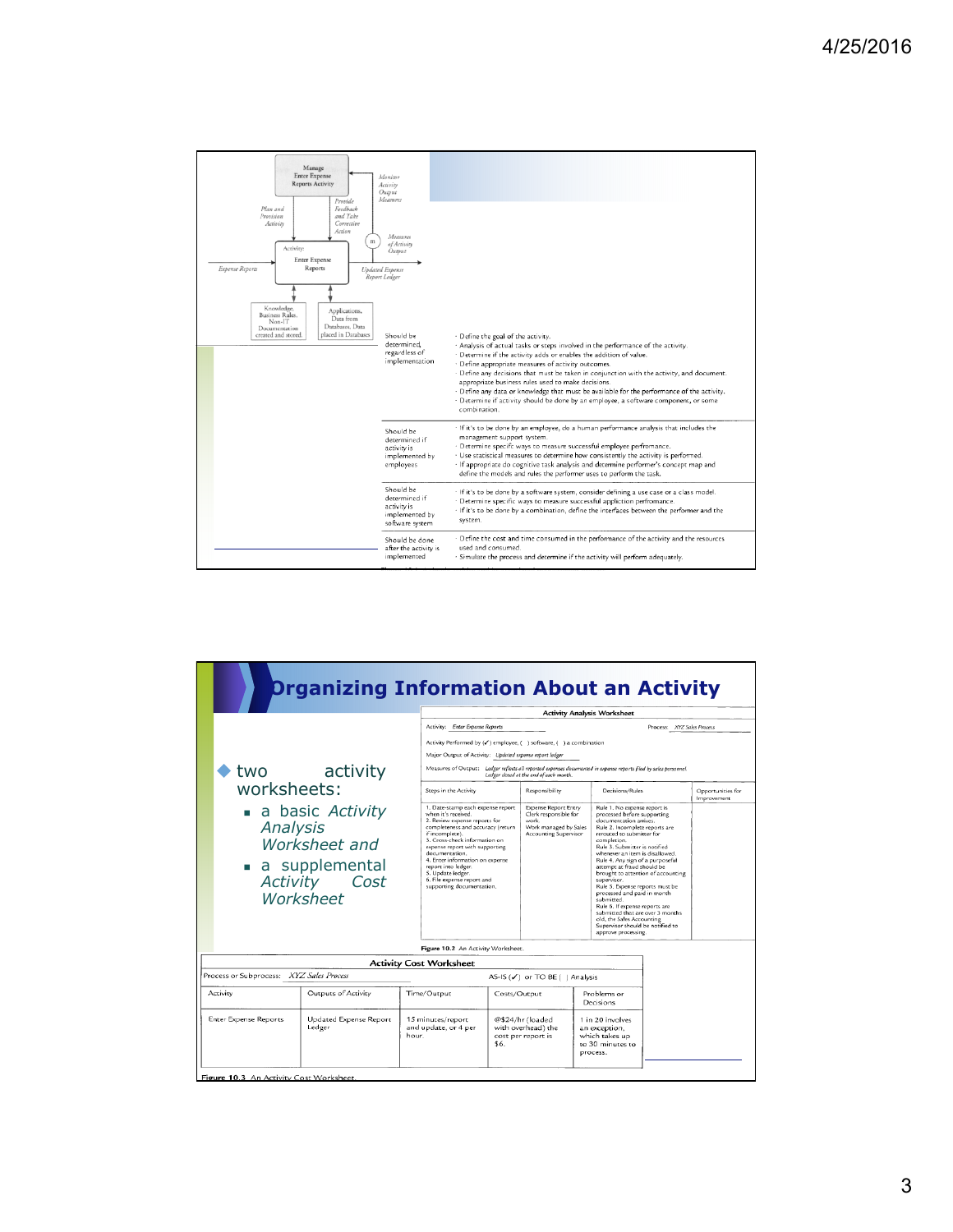

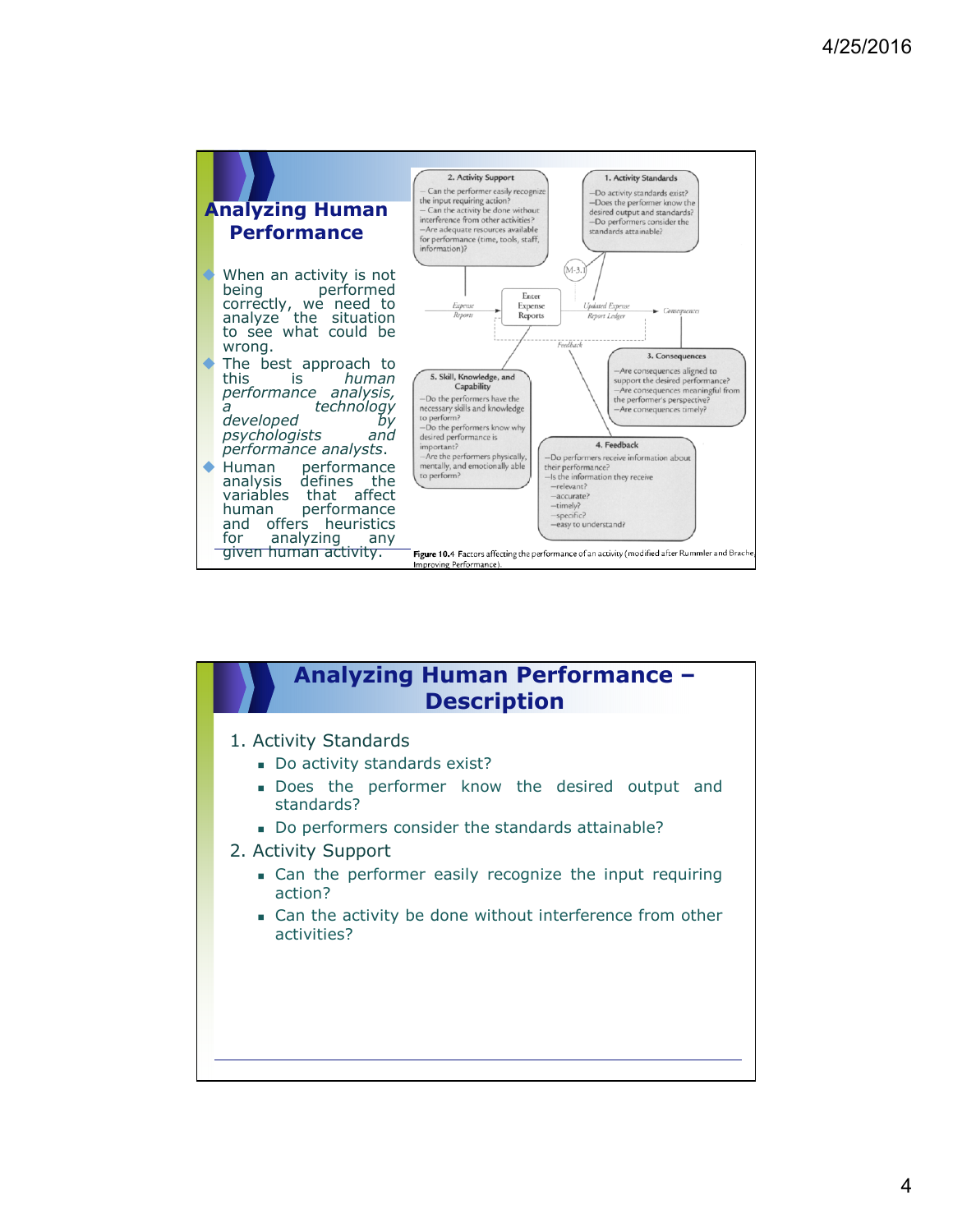

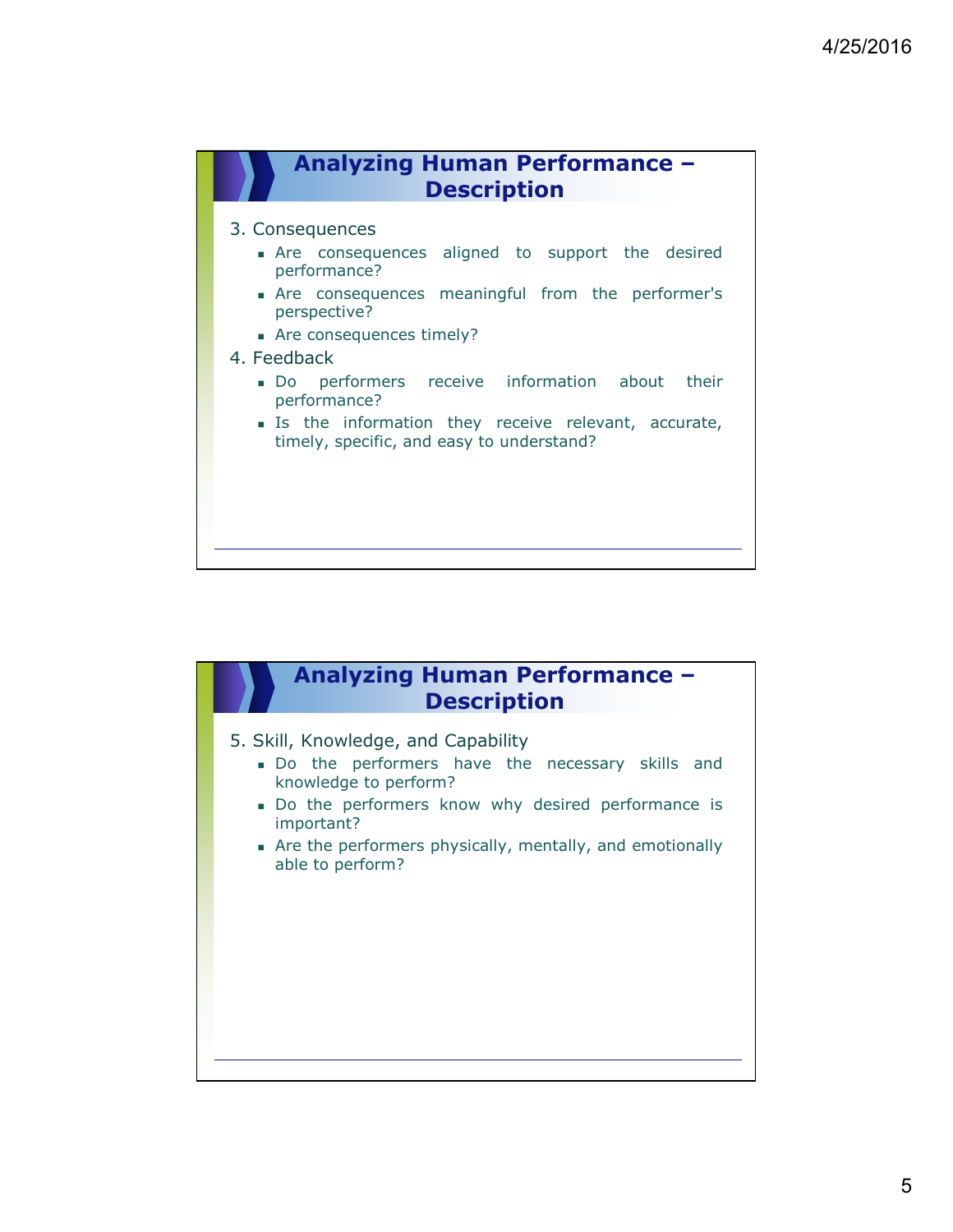

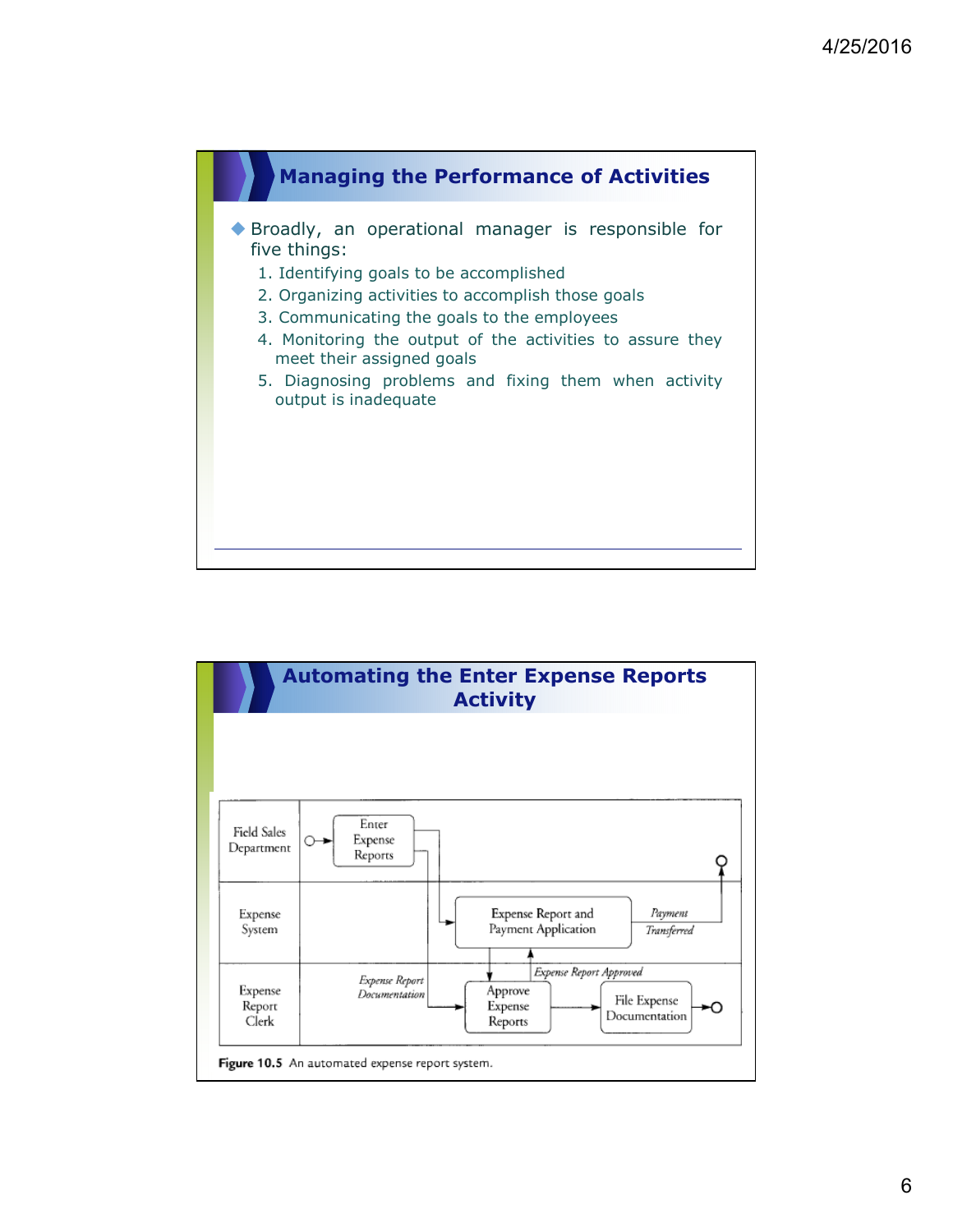

| Sales Activities That Define The Salesperson's Job                        |  |  |  |  |  |
|---------------------------------------------------------------------------|--|--|--|--|--|
| <b>Selling Activities</b>                                                 |  |  |  |  |  |
| 1. Customer-Related Activities                                            |  |  |  |  |  |
| 1.1 Prepare Account Related Paperwork                                     |  |  |  |  |  |
| 1.2 Prepare Cross Selling Proposals                                       |  |  |  |  |  |
| 1.3 Make Maintenance Calls                                                |  |  |  |  |  |
| 1.4 Maintain Customer Contact by Phone or Email                           |  |  |  |  |  |
| 2. Prospect-Related Activities                                            |  |  |  |  |  |
| 2.1 Identify New Prospects                                                |  |  |  |  |  |
| 2.2 Contact and Qualify New Prospects                                     |  |  |  |  |  |
| 2.3 Make Sales Calls                                                      |  |  |  |  |  |
| 2.4 Develop Proposals                                                     |  |  |  |  |  |
| 2.5 Maintain Prospect Contact by Phone or Email                           |  |  |  |  |  |
| <b>Overhead Activities</b>                                                |  |  |  |  |  |
| 3. Planning and Coordinating Activities                                   |  |  |  |  |  |
| 3.1 Time and Territory Planning                                           |  |  |  |  |  |
| 3.2 Prioritizing Accounts                                                 |  |  |  |  |  |
| 3.3 Key Account Strategizing                                              |  |  |  |  |  |
| 4. Organizational Activities                                              |  |  |  |  |  |
| 4.1 Meeting with Manager                                                  |  |  |  |  |  |
| 4.2 Attending Sales Meetings                                              |  |  |  |  |  |
| 4.3 Accounting for Time and Expenses                                      |  |  |  |  |  |
| 4.4 Preparing Special Reports                                             |  |  |  |  |  |
| 5. Product Knowledge                                                      |  |  |  |  |  |
| 5.1 Keeping Current on New Products                                       |  |  |  |  |  |
| 5.2 Keeping Current on Competitive Products                               |  |  |  |  |  |
| 5.3 Maintaining Contacts with In-House Specialists                        |  |  |  |  |  |
| 6. Self-Development and Motivation                                        |  |  |  |  |  |
| 6.1 Keeping Current on General Business Trends                            |  |  |  |  |  |
| 6.2 Keeping Current on General Selling and Marketing Trends and Practices |  |  |  |  |  |
| 6.3 Arranging a Personal Schedule of Contingencies                        |  |  |  |  |  |
|                                                                           |  |  |  |  |  |
| Figure 10.7 Job description of a salesperson.                             |  |  |  |  |  |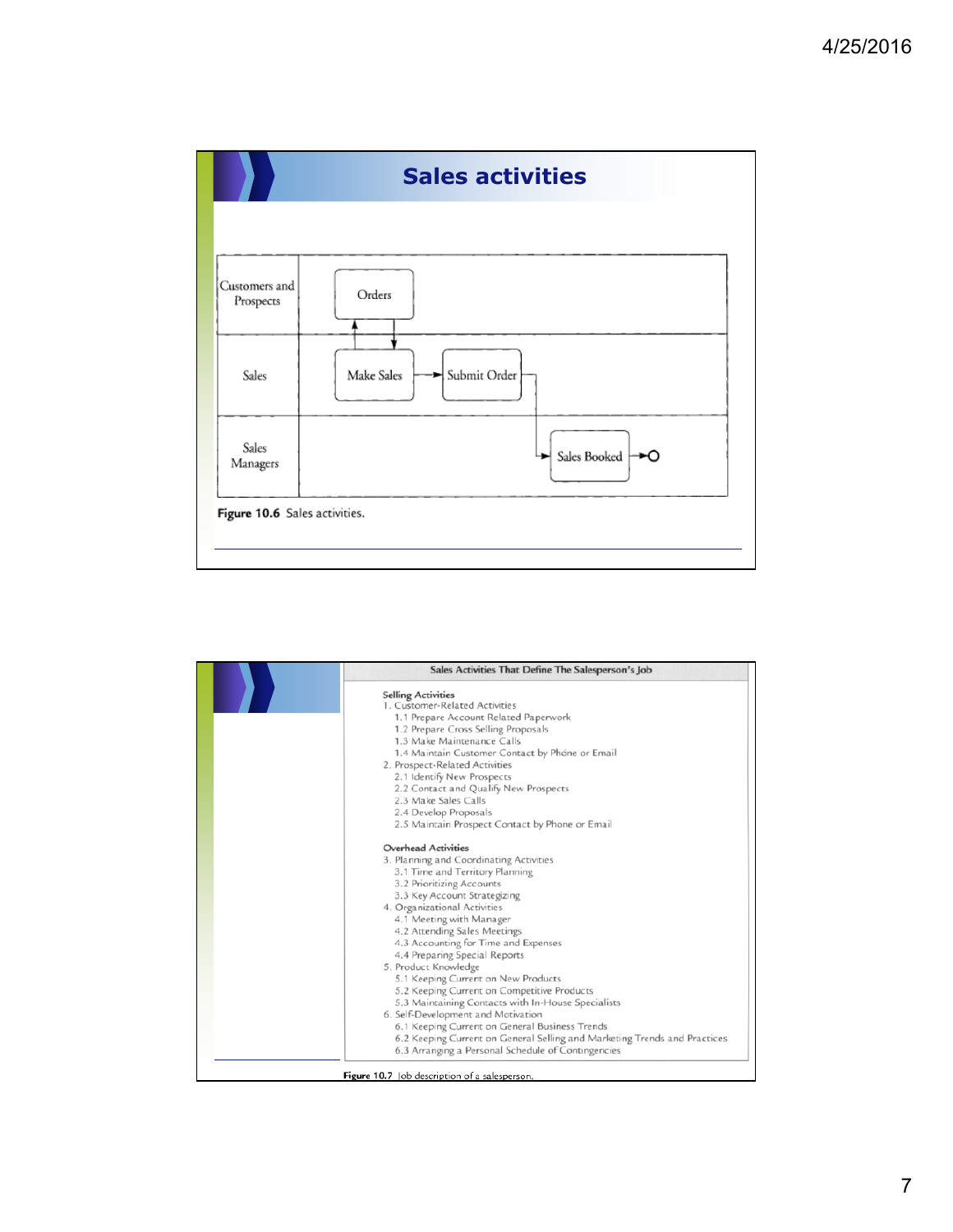| Process or Subprocess: XYZ Sales Process                                                                                                                                                                     | Activity or Job: XYZ Sales Activity<br>AS-IS $(\sqrt{})$ or TO BE ( ) Analysis |                                                                                                                  |                                                                                                                                                                       |                                                                        |                                                                                                                                                       |                                                                                                                                                                                       |
|--------------------------------------------------------------------------------------------------------------------------------------------------------------------------------------------------------------|--------------------------------------------------------------------------------|------------------------------------------------------------------------------------------------------------------|-----------------------------------------------------------------------------------------------------------------------------------------------------------------------|------------------------------------------------------------------------|-------------------------------------------------------------------------------------------------------------------------------------------------------|---------------------------------------------------------------------------------------------------------------------------------------------------------------------------------------|
|                                                                                                                                                                                                              | Potential Performance Problems                                                 |                                                                                                                  |                                                                                                                                                                       |                                                                        |                                                                                                                                                       |                                                                                                                                                                                       |
| Tasks Included in Activity                                                                                                                                                                                   | Measures of Task<br>Performance                                                | Activity<br>Specifications                                                                                       | Activity<br>Support                                                                                                                                                   | Consequences                                                           | Feedback                                                                                                                                              | Skill.<br>Knowledge.<br>and Capability                                                                                                                                                |
| 1. Customer-Related<br><b>Activities</b><br>- Preparing account-<br>related paperwork<br>- Preparing cross-selling<br>proposals<br>- Making maintenance<br>calls<br>- Maintaining customer<br>contact        | Increase sales<br>to existing<br>customers by<br>12% per<br>quarter            | Does the<br>salesperson<br>know the<br>goals?<br>Does the<br>salesperson<br>consider the<br>goals<br>attainable? | Does sales-<br>person's<br>territory<br>have<br>enough<br>prospects?                                                                                                  | Does the<br>current bonus<br>system reflect<br>the effort<br>required? | Does the<br>salesperson<br>get email<br>whenever the<br>company<br>gets a<br>complaint,<br>or a<br>compliment<br>from one of<br>his/her<br>customers? | Does the sales-<br>person<br>understand the<br>new product<br>line?<br>Does the sales-<br>person<br>understand<br>how to<br>demonstrate<br>the new<br>product with<br>his/her laptop? |
| 2. Prospect-Related<br><b>Actvities</b><br>- Identifying new<br>prospects<br>- Contacting and<br>qualifying prospects<br>- Making sales calls<br>- Developing proposals<br>- Maintaining prospect<br>contact | Make 20 new<br>sales per month.                                                |                                                                                                                  | Does the<br>salesperson<br>get leads<br>whenever<br>they come to<br>company?<br>Does the<br>salesperson<br>have the new<br>laptops with<br>the new<br>demo<br>loaded? |                                                                        |                                                                                                                                                       |                                                                                                                                                                                       |

Figure 10.8 A partially completed Human Performance Analysis worksheet for the Sales activity

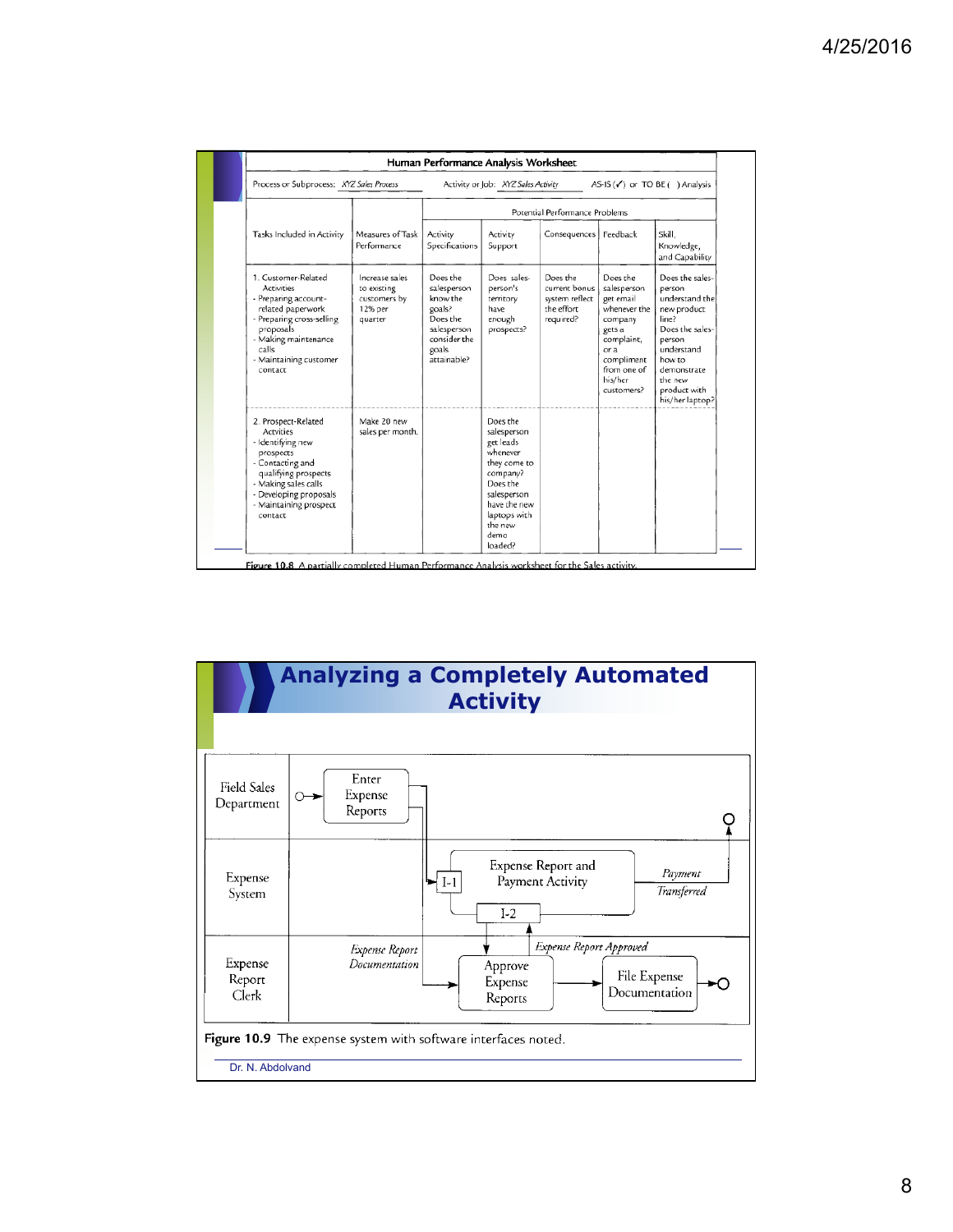| <b>Knowledge Workers, Cognitive Maps and</b><br><b>Business Rules</b> |                                    |                                |  |  |  |  |
|-----------------------------------------------------------------------|------------------------------------|--------------------------------|--|--|--|--|
| Simple                                                                | More Complex                       | Very                           |  |  |  |  |
| Procedural                                                            | Processes                          | Complex                        |  |  |  |  |
| Processes<br>Ordinary Workers                                         | Knowledge Workers                  | Processes<br>Experts           |  |  |  |  |
| A Step-By-Step Sequence                                               | A Branching Sequence               | Sequence Defined by Process    |  |  |  |  |
| Few Rules or Decision Points                                          | Many Rules or Decision Points      | Heuristics and Guesses         |  |  |  |  |
| Well-defined Subject Matter                                           | A Less Well-defined Subject Matter | <b>Evolving Subject Matter</b> |  |  |  |  |
| Manufacturing Line                                                    | Repair of Equipment                | New Product Development        |  |  |  |  |
| Retail Sales                                                          | Field Sales                        | Software System Design         |  |  |  |  |
| Bookkeeping                                                           | Process Analysis                   | Consulting                     |  |  |  |  |
| Can Be Automated                                                      |                                    |                                |  |  |  |  |

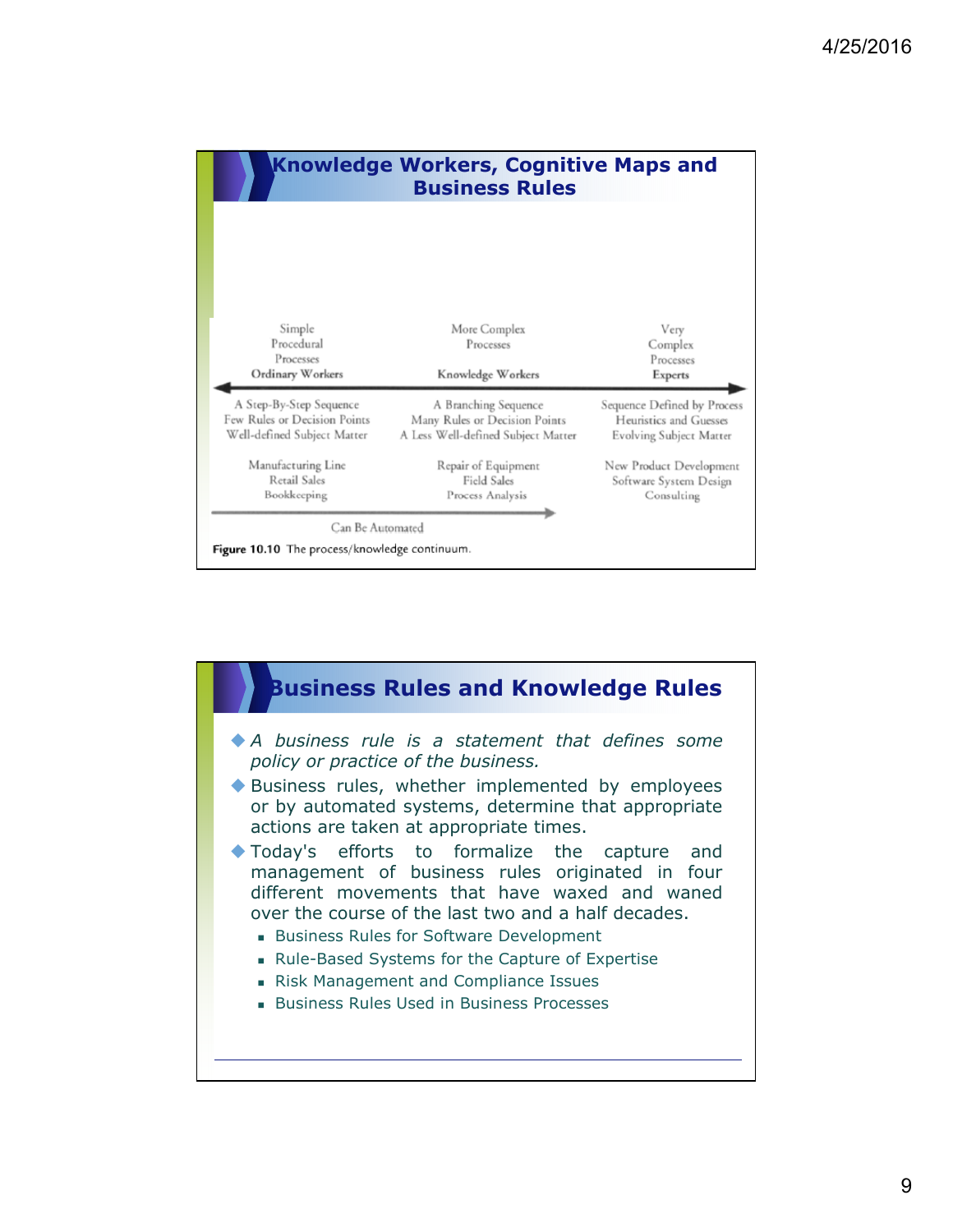

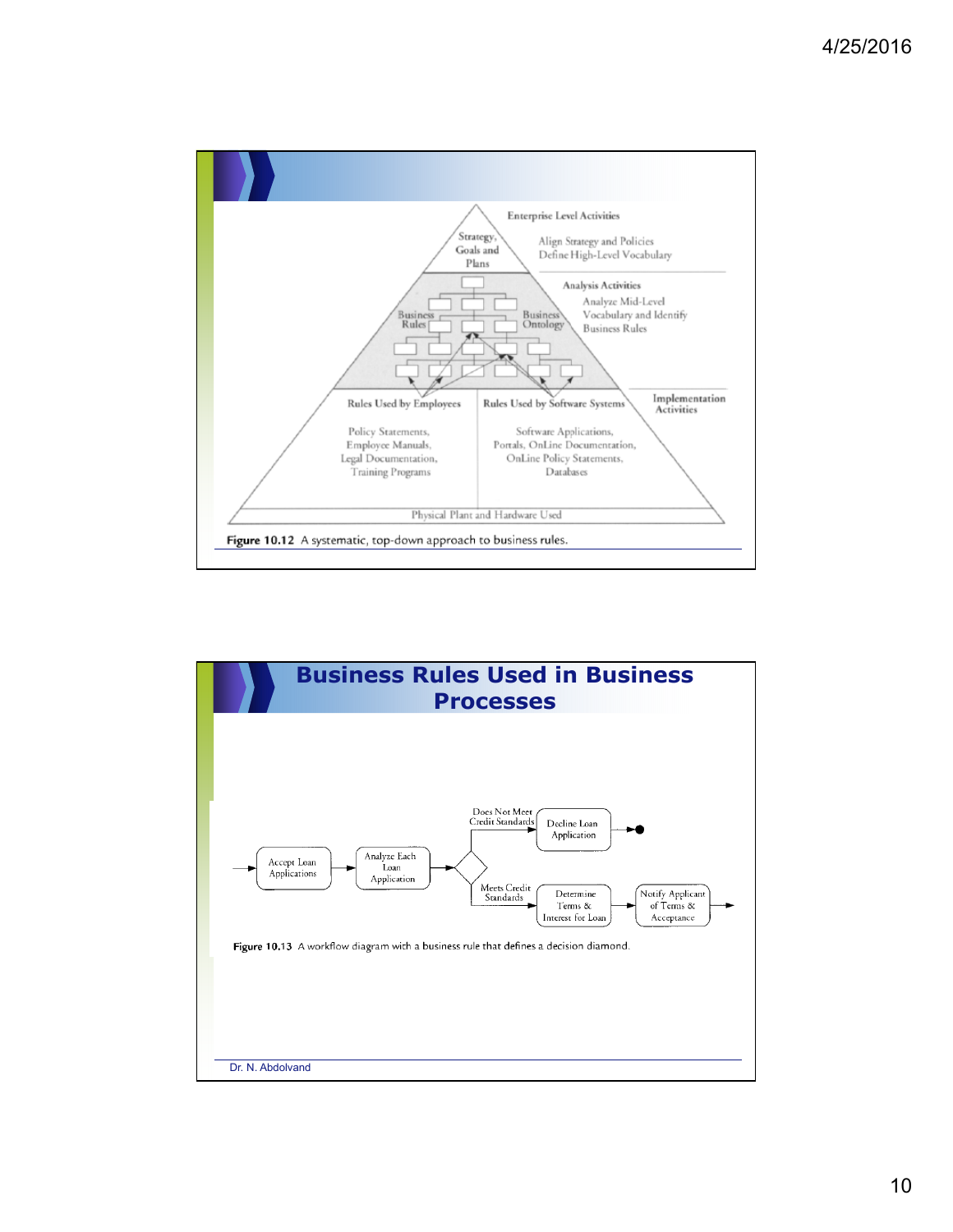